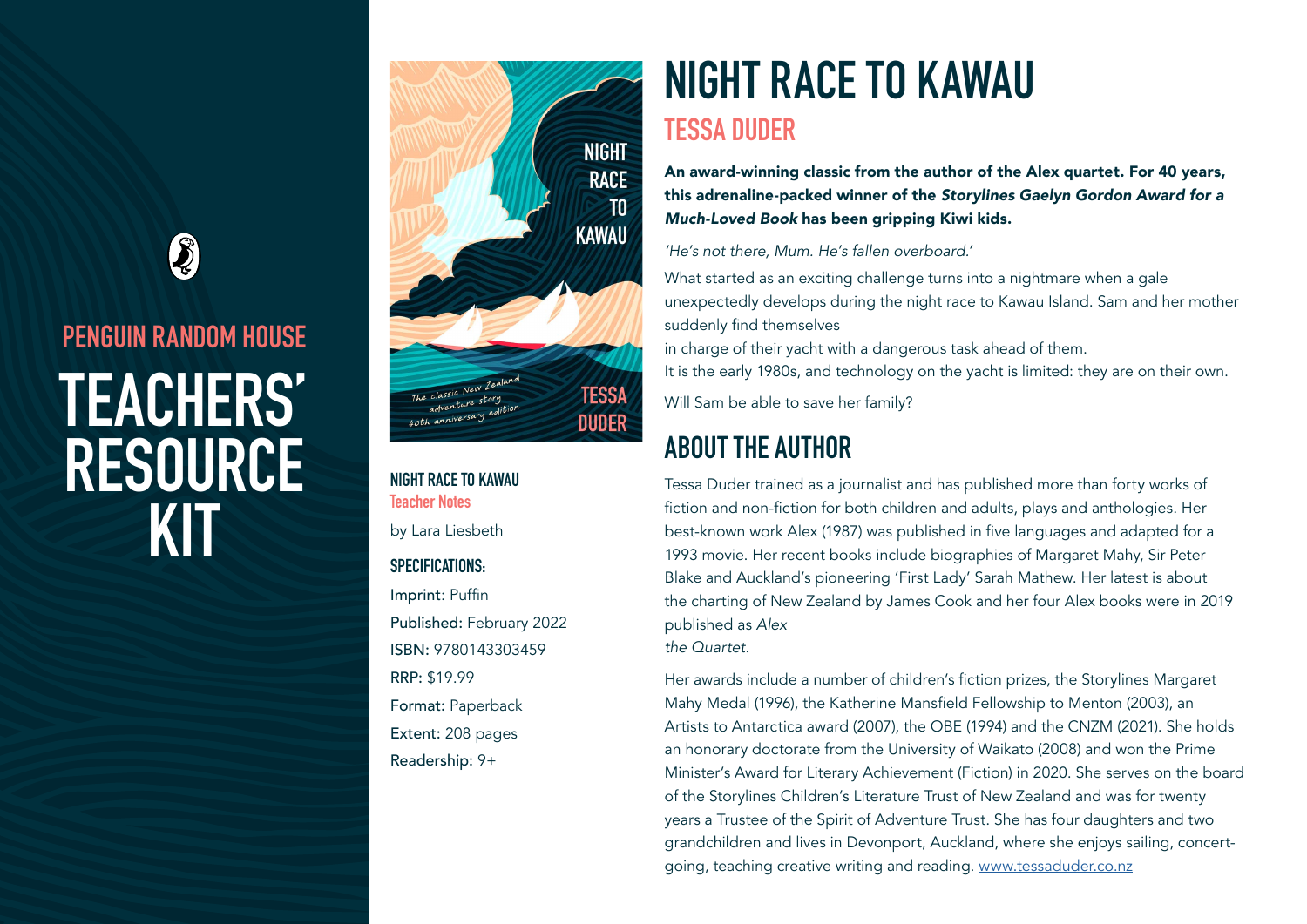## **BEFORE READING**

1) Cover art and design can give us clues about the book inside. What can you see on the cover? What do you think this suggests about the story?

2) Tessa Duder has written many other books, too. Read the author's biography and name one listed there.

3) When was this book first published? How do you know? Why is it being republished now?

4) Find the contents page at the front of the book. What clues can you gather from the list of chapters?

5) Go to the glossary at the end of the book. Take your time reading through these words and definitions. They will help you enjoy the book more, and you can return at any time as you make your way through the book!

### **DURING READING Comprehension Questions**

Chapter:

- 1) Why did Sam's parents keep the night race a secret?
- 2) How many Starr children are there? Name them.
- 3) This chapter starts dramatically! What happened?
- 4) What is the cat's name?
- 5) What happens to Sam's dad in this chapter?
- 6) What foreshadowing do we see at the start of this chapter?
- 7) Who does the family hope sees the spinnaker?
- 8) What do the family have for dinner?
- 9) Which direction does the 'surprise' wind come from at the end of this chapter?
- 10) What happened to dad?
- 11) What near-accident happens at the beginning of this chapter?
- 12) What makes mum upset?
- 13) In what way does Sam have to take control?
- 14) Why don't Mrs Starr and Sam light a flare?
- **15)** What does dad do in this chapter?
- 16) Which bay did the family aim to anchor in?
- 17) What does mum want Jane and Sam to do?
- 18) What scares Sam the most on land?
- 19) What do Jane and Sam find in this chapter?
- 20) This very short chapter is important. Why?
- 21) Who meets them at Kawau Island?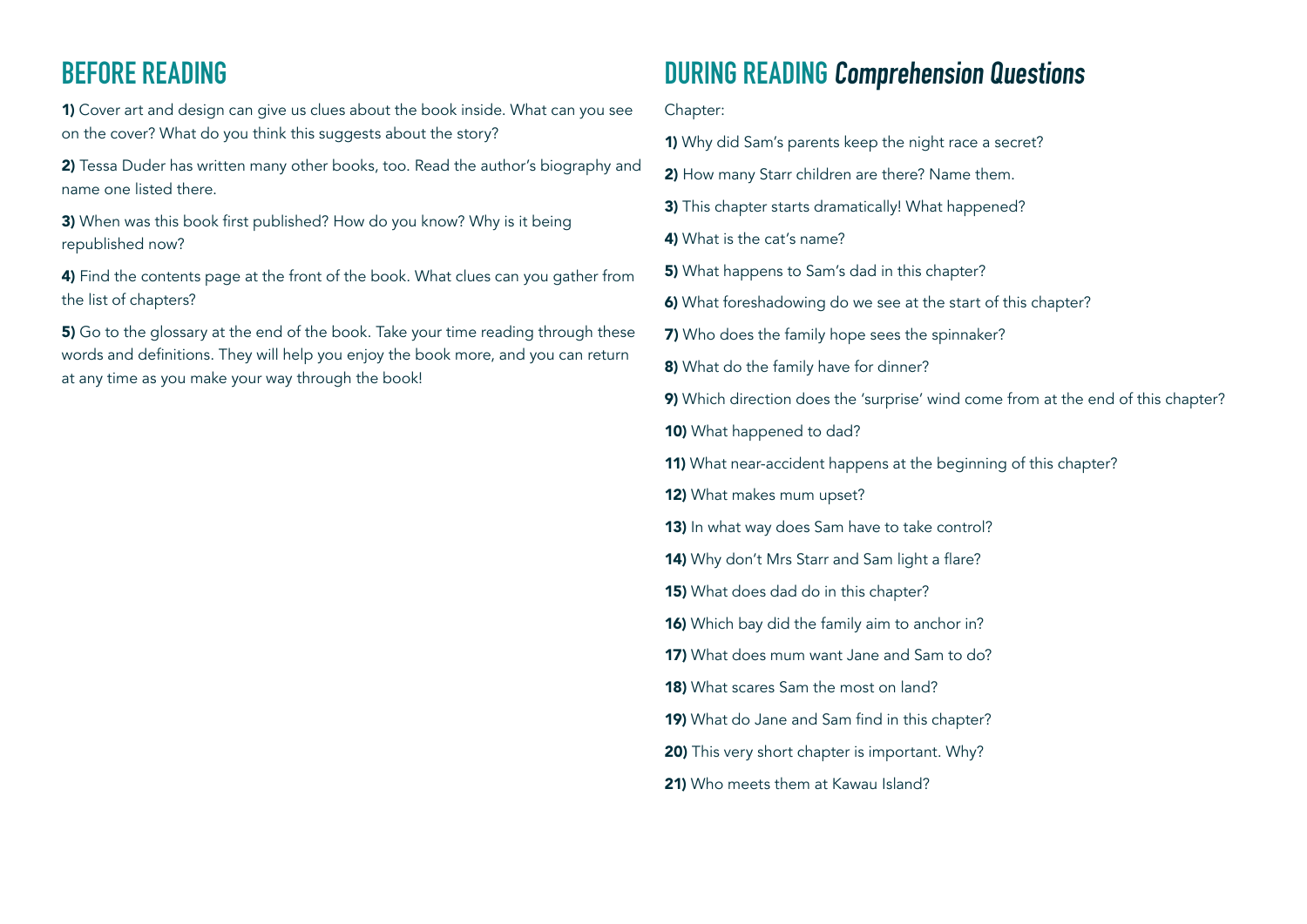## **AFTER READING Themes**

A) Think about the following ideas. We've provided quotes from the book to back up each theme. In pairs, discuss how they relate to the book.

1) How families are made up in many different ways and yet are central to everything.

'Family pressure, she decided, was a powerful thing.' (49)

2) How gender roles condition us to behave in particular ways.

'I was brought up to believe that nice girls didn't even know words like that.' (101)

'She couldn't help being only 12 and female and weak.' (113) '... a boy of twelve would never be told he couldn't do something just because he was a boy.' (135) 'Grandmother's weather.' (140).

3) What it means to be brave. ""Well? Do you feel up to it?" "No, I don't. I don't want to, one little bit. But I'll go."' (166)

B) Now decide which of these themes is most important in the book. Use evidence from the book (quotes) to support your ideas. Explain why.

C) Write a paragraph telling us why you think it is the most important. Share with the class and discuss.

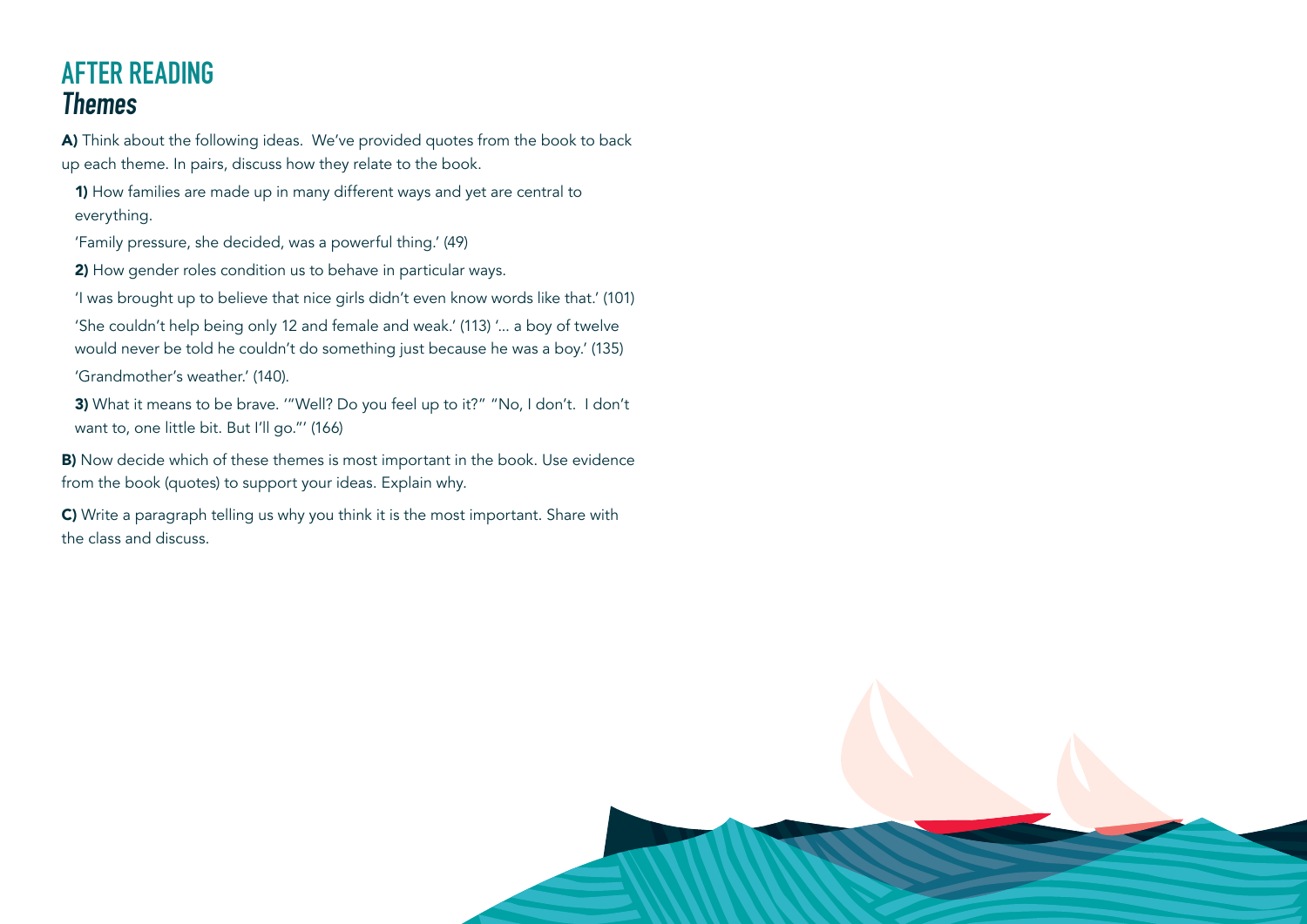## **Characters**

Sam Starr is the most important character in this book. She is the first character we meet. Other characters include her grandfather William, her dad Nick and her mum, who is introduced as 'Mrs Starr'. Jeremy and Jane are Sam's younger siblings.

1) Write down everything you learn reading about:

- a) Sam
- b) William
- c) Nick (dad/Mr Starr)
- d) Louise (mum/Mrs Starr)
- e) Jane
- f) Jeremy

2) How do these characters develop throughout the novel? Divide a page into three columns titled 'Beginning', 'Middle' and 'End'. Fill in the columns with your understanding of these characters throughout the text. Find quotes from the book to support your opinion. Add the quotes to this character development page.

| Character        | <b>Beginning</b> | <b>Middle</b> | <b>End</b> |
|------------------|------------------|---------------|------------|
| Sam              |                  |               |            |
| <b>Mr Starr</b>  |                  |               |            |
| <b>Mrs Starr</b> |                  |               |            |
|                  |                  |               |            |
| <b>William</b>   |                  |               |            |
| Jane             |                  |               |            |
| Jeremy           |                  |               |            |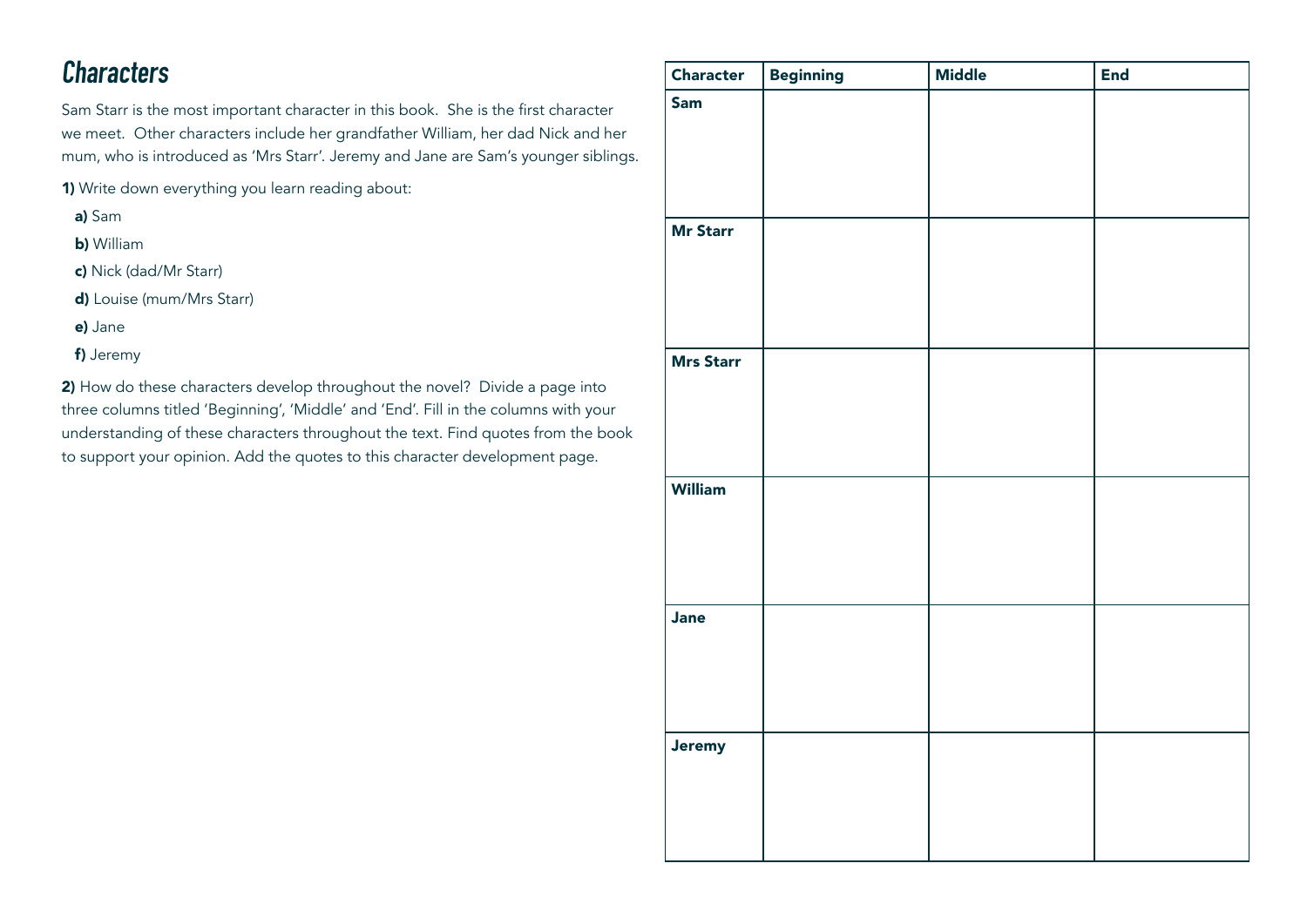## **Genre, Style and Language**

#### Vocabulary:

There is some excellent vocabulary in this book. Here are some examples.

- Silhouetted (7)
- Conspiracy (8)
- Acquiescence (22)
- Phosphorescence (26)
- Peevishly (38)
- Implications (47)
- Terylene (51)
- Simultaneously (52)
- Curlicues (52)
- Evaporate (65)
- Unsympathetically (75)
- Plaintively (81)
- Incredulous (99)
- Erratically (134)
- Precipitous (155)
- Unrepentant (173)

1) Choose ten words you don't know and write the definitions for each word. Use each in a new sentence.

2) Write a short story using at least 10 of the words above. You decide the genre!

#### Descriptive language:

An author can use descriptive and figurative language to describe things in an interesting way. There are many examples of this in the book. Similes and metaphors are interesting ways of describing things using comparison. A simile is a comparison using like or as; a metaphor compares directly. Sometimes writers use personification, which is when inanimate objects are given human or living qualities. Personification is a type of metaphor, too.

Here are some examples from the book:

#### *Similes:*

- '... as sheepish as a small boy.' (8)
- '... throwing a silver sheen over the still water like a vast sheet of clear plastic …' (13)
- '... like a scarecrow on skates.' (47)

#### *Metaphors:*

- 'The sun was creeping up through a bright haze …' (13)
- '... describing crazy circles in the air.' (52)
- 'The other boats were illusions, ghost ships …' (78)
- '... she turned and surveyed the coast line's black arms …'(155)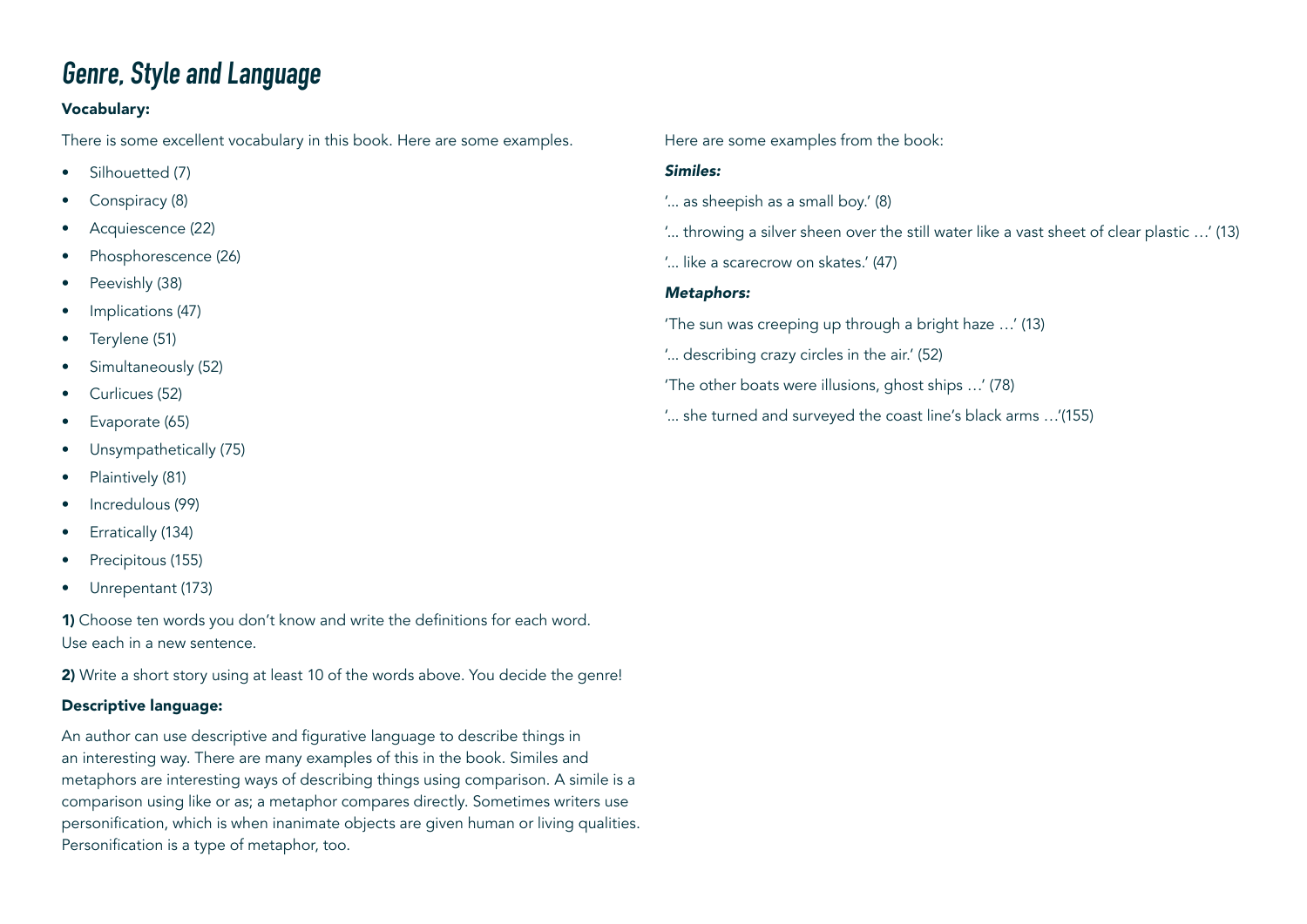#### Personification:

'Aratika was lurching grumpily from side to side, her bare mast shaking an irritable finger at the sky.' (53)

*Alliteration and assonance:* 

What effect do alliteration and assonance generally have in writing?

Identify whether the following examples are alliteration or assonance. Explain the effect of these techniques in the following examples from the book:

a) '... big black-backed gulls …' (7)

b) '... as sheepish as a small boy.' (8)

c) '... keeping her rhythm on a route that went up and down several sets of shallow steps.' (9)

d) 'I just can't imagine that sea out there all whipped up into waves and white horses, ever again.' (15)

e) '... dad sinking silently to the seabed.' (90)

Now it's your turn. Find as many other examples of similes, metaphors, personification and alliteration/assonance in the book as you can.

List them in the table to the right.

#### *Tense and narrative perspective:*

This book has been written in third person; this means we view the story with slight distance from the characters, as if observing them. It is a flexible style, though! We can easily be 'allowed' into the thoughts of characters.

1. Write down an example of where we are observing what is happening, without character perspective.

2. Choose a second moment in the novel where we are party to the thoughts of a character.

Tenses can be fun to play around with in your own and other people's writing.

3. Choose three paragraphs from throughout the book that you think are wellwritten in past tense. Write each paragraph in present tense, then in future tense. What are the similarities when you change the tense? What are the differences? Which do you prefer? Why?

| <b>Simile</b> | pg | Metaphor            | pg | Personification  | pg |
|---------------|----|---------------------|----|------------------|----|
| 1)            |    | 1)                  |    | 1)               |    |
|               |    | 2)                  |    | 2)               |    |
| 2)            |    | 3)                  |    | 3)               |    |
|               |    | <b>Alliteration</b> | pg | <b>Assonance</b> | pg |
|               |    | 1)                  |    | 1)               |    |
| 3)            |    | 2)                  |    | 2)               |    |
|               |    | 3)                  |    | 3)               |    |